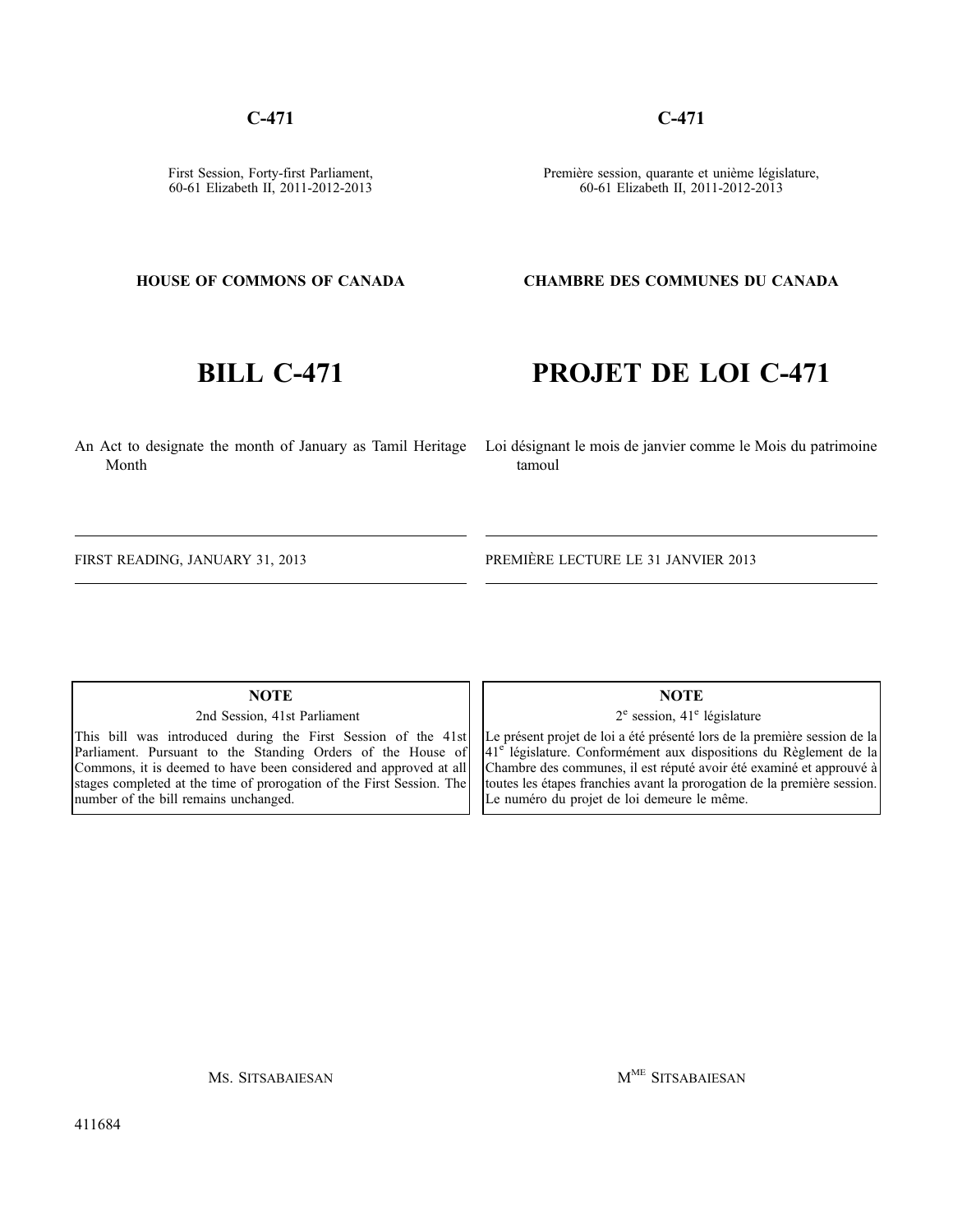## **SUMMARY**

The purpose of this enactment is to designate the month of January in each and every year as "Tamil Heritage Month".

Le texte a pour objet de désigner le mois de janvier comme « Mois du patrimoine tamoul ».

## SOMMAIRE